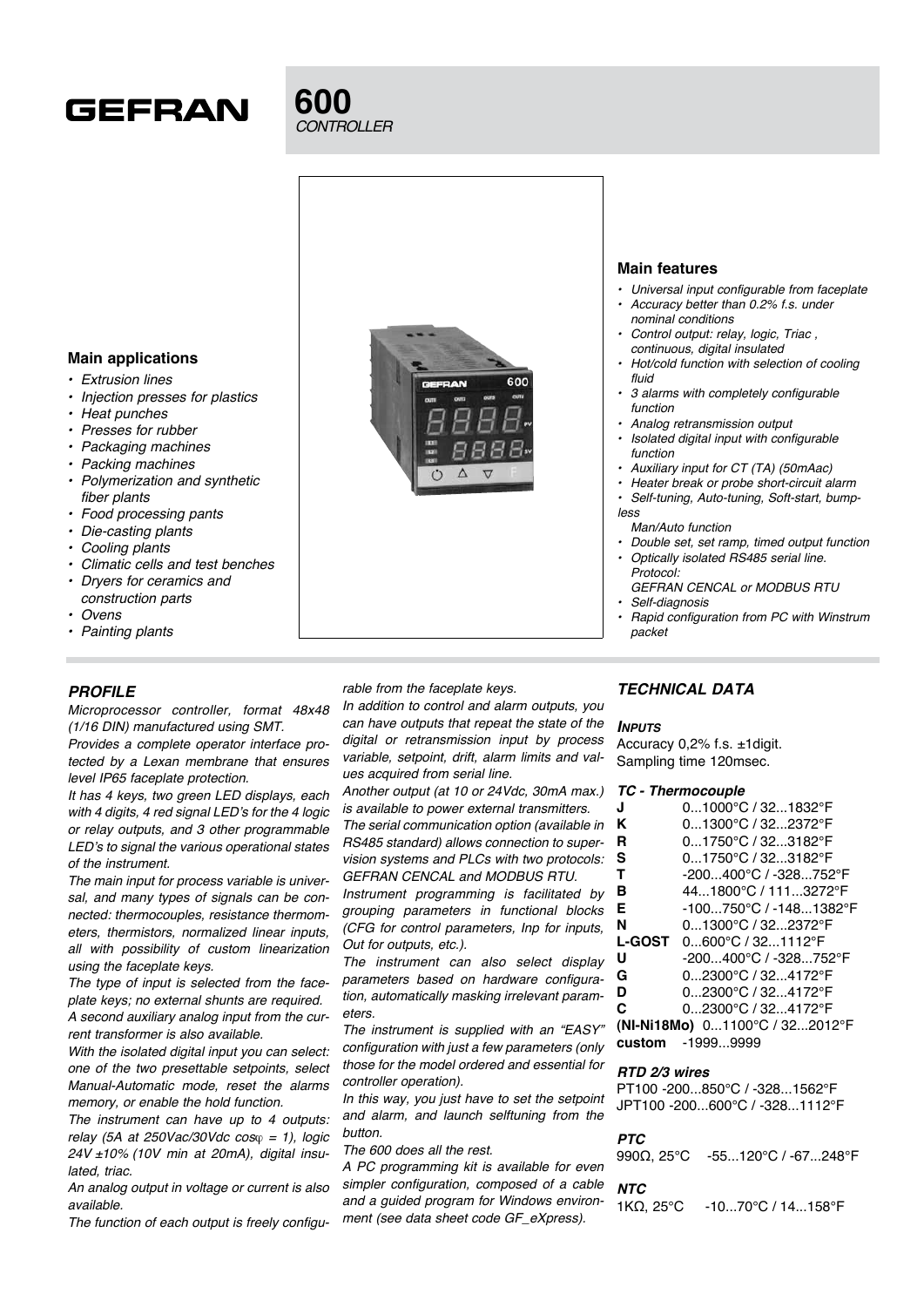### *DC - Linear*

With scale settable from: -1999...9999 0...60mV / 12...60mV 0...10V / 2...10V 0...5V / 1...5V 0...1V / 0,2...1V 0...20mA / 4...20mA Input impedance: Ri > 1MΩ for 60mV,1V Ri > 10KΩ for 5V, 10V  $\text{Ri} = 50\Omega$  for 20mA 32-segment custom linearization can be inserted.

## *Auxiliary input*

(alternative to output out 3) Input for current transformer 50mAac, 50/60Hz, Ri=10Ω

#### *Digital input*

 $\text{Ri} = 4.7\text{K}\Omega$  (24V, 5mA) insulation 1500V or no-voltage contact.

Function configurable for man/auto selection, local/remote (setpoint from serial line, setpoint1/setpoint2; Set/reset outputs, start/stop functions from tuning, software on/off, reset alarms memory, hold.

#### *Outputs*

4 configurable outputs:

- OUT1-OUT4: relay only
- OUT2: relay, logic, triac, digital insulated
- OUT3: relay, logic, digital insulated, continuous or analog retransmission as alternative to aux. input

Freely assignable to control functions and single alarms in "OR" or "AND". Can be slaved to front panel key or aux.

digital input.

#### *Relay*

(indicated in code with R) With contacts: 5A at 250Vac/30Vdc,  $cos\varphi=1$ 

## *FACEPLATE DESCRIPTION*

- **A** Indication of process variable (PV), green digits h. 10mm
- **B** Indication of set point (SV), green digits h. 7mm
- **C** "Function" key
- **D** "Lower" key
- **E** "Raise" key
- **F** Auto/Man selection
- **G** Function indicator, red LED
- **H** Indication of output states, red LED

## *Logic*

(indicated in code with D) 24Vdc ±10% (10V min at 20mA)

#### *Digital insulated* (indicated in code with M)

optoinsulated MOS output 1500VRMS equivalent to NO contact Vmax 40Vac/Vdc Imax 100mA Load ON max 0,8Ω

### *Triac*

(indicated in code with T) 20...240Vac ± 10%, 50/60Hz, 1A max.  $l^2t = 128A^2$ sec. Leakage current 1,5mA max at 200Vac.

#### *Continuous*

(indicated in code with C)  $0...10V$  RLOAD ≥ 250K $\Omega$  $0/4...20$ mA RLOAD  $\leq 500\Omega$ for heating/cooling control output only.

#### *Analog retransmission*

(indicated in code with W) 0...10V Rload ≥ 250KΩ  $0/4...20$ mA RLOAD ≤ 500 $\Omega$  max resolution 12 bit, useful for retransmission of variable.

#### *Serial line*

Isolated 2/4 wires, RS422/485 interface (1200, 2400, 4800, 9600, 19200 baud) Prot.: GEFRAN CENCAL or MODBUS

#### *Power supply*

Standard: 100...240Vac ± 10% On request:  $11...27$ Vac/dc  $\pm 10$ % 50/60Hz, max. 10VA Protection by internal fuse not serviceable

24V ±10% non-stabilized, 30mA 15V for transmitter, 30mA Short-circuit protection

#### *Ambient Condition*

**Working temperature range**: 0...50°C **Storage temperature range**: -20...70°C **Humidity**: 20...85%Ur non condensing

#### *Control*

On/Off, P, PD, PID for heating and cooling, with parameters settable from keys. Cooling setpoint relative to heating setpoint.

- Manual reset -999...999 digit
- Power reset -100,0...100,0%
- Cycle time 0...200sec
- Softstart 0,0...500,0 min
- For each action:
- Proportional band 0,0...999,9% f.s.
- Integral time 0,0...99,99 min
- Derivative time 0,0...99,99 min
- Max power limit 0,0...100,0%

#### *Alarms*

• 3 alarms settable as absolute, deviation, symmetrical deviation to setpoint with direct or reverse function.

• Alarm point can be set anywhere on selected scale

• Alarms can be masked with exclusion at power-on, with memory, with delayed trip

- LBA alarm for setting control
- Hysteresis settable for each alarm

• Alarm assigned to current input with different operating modes.

#### *Weight*

160g in complete version



by user

## *Transmitter Power supply*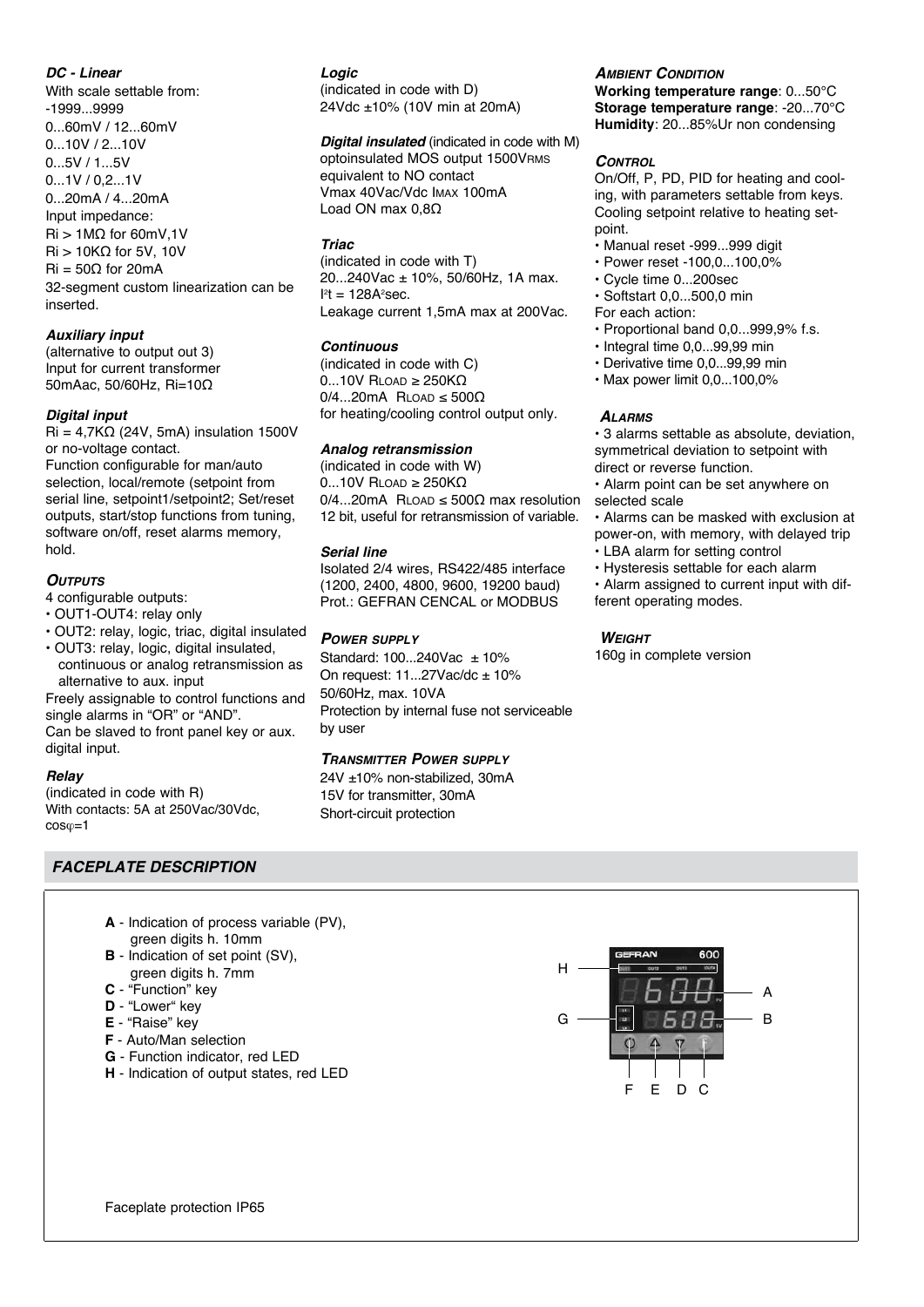## *DIMENSIONS*